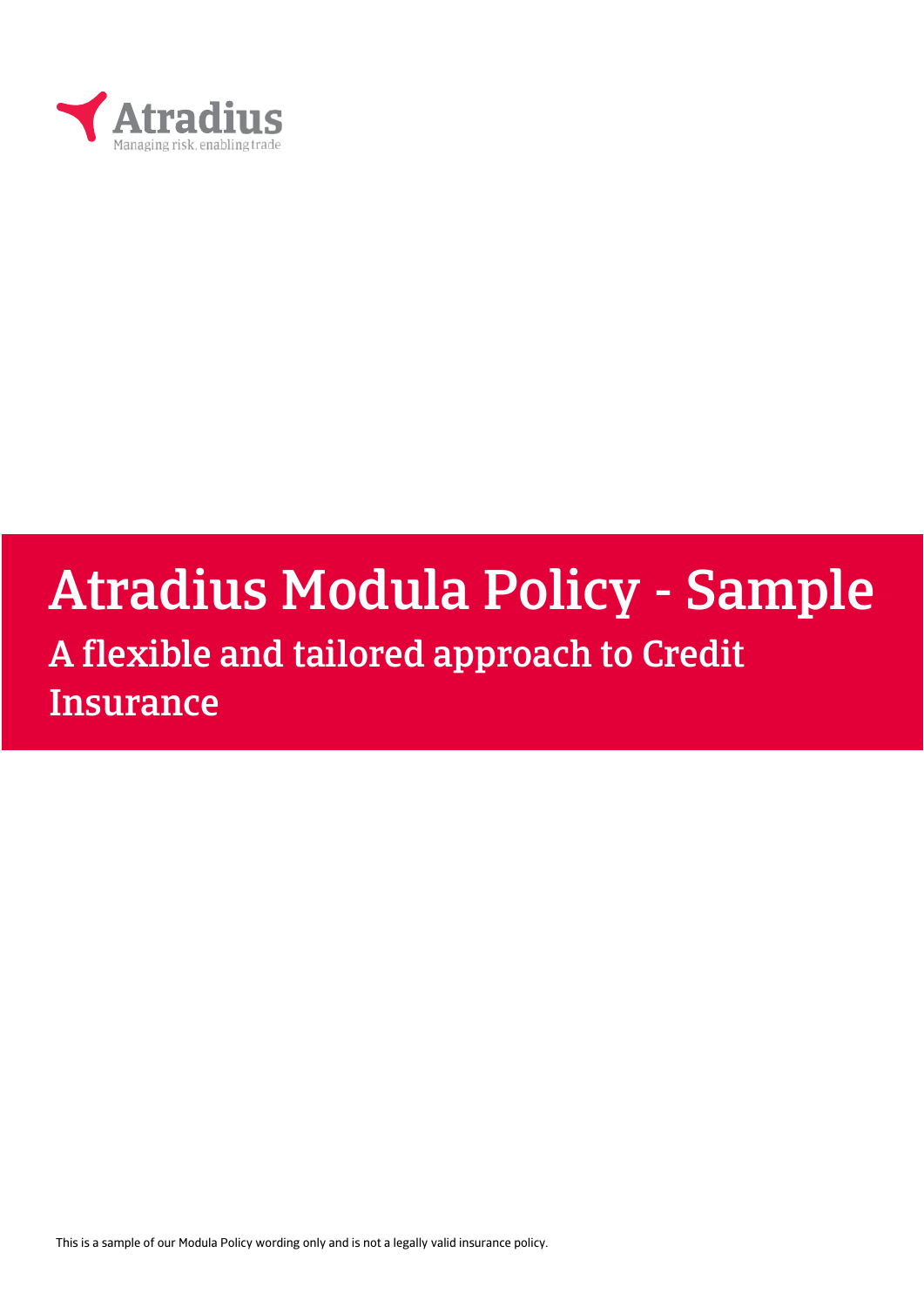

# Agreement

## 00100.00 Agreement

We, the Insurer, have issued this policy of insurance to you, the Insured named in the Policy Schedule. We agree to indemnify you in accordance with the terms and conditions of this policy for the loss you may sustain in the event that you do not receive full payment for Insured Receivables because of the occurrence of a Covered Cause of Loss.

# Covered causes of loss

## 00300.00 Insolvency

For the purposes of this policy, the Covered Cause of Loss Insolvency shall mean any of the following situations or events:

- a) the institution of a judicial or administrative procedure pursuant to the law of the Buyer's country, whereby the assets and affairs of the Buyer are made subject to control or supervision by the court or a person or body appointed by the court or by law, for the purpose of reorganisation or liquidation of the Buyer or of the rescheduling, settlement or suspension of payment of its debts;
- b) a procedure as described above has been rejected or stopped by the court for lack of assets;
- c) the execution of a judgement fails to satisfy the amount owing in full;
- d) an extrajudicial full and final settlement has been agreed with all or the majority of creditors and we have given our prior approval;
- e) you show to our satisfaction that the financial position of the Buyer is such that to start or continue legal proceedings will have no cost effective result;
- f) such situations or events which, in our sole opinion, in substance or effect are equivalent to the situations and events mentioned in a) to d) above.

For this Covered Cause of Loss, the Date of Loss shall be:

- a) for a) and b) the date of the court order or decision;
- b) for c) the day of the unsuccessful execution of the judgement;
- c) for d) the day on which all or the majority of creditors have agreed to the settlement;
- d) for e) and f) the day on which we have informed you that we have formed such
- e) opinion.

# 00500.00 Protracted default

For the purposes of this policy, the Covered Cause of Loss Protracted Default shall mean the failure of a Buyer to pay the receivable within the *waiting period* specified in the Policy Schedule.

If the Schedule of Countries specifies a longer *waiting period* for the country of the Buyer, this shall be the applicable *waiting period*.

The *waiting period* commences on the original due date of payment of the receivable.

For this Covered Cause of Loss, the Date of Loss shall be the date on which the applicable *waiting period* expires.

# Excluded causes of loss

## 01200.00 Generally excluded losses

Cover shall not apply to:

a) losses directly or indirectly caused by, contributed to by or arising from the ionising, radioactive, toxic, explosive or other hazardous or contaminating properties or effects of any explosive nuclear assembly or component thereof, nuclear fuel, combustion or waste;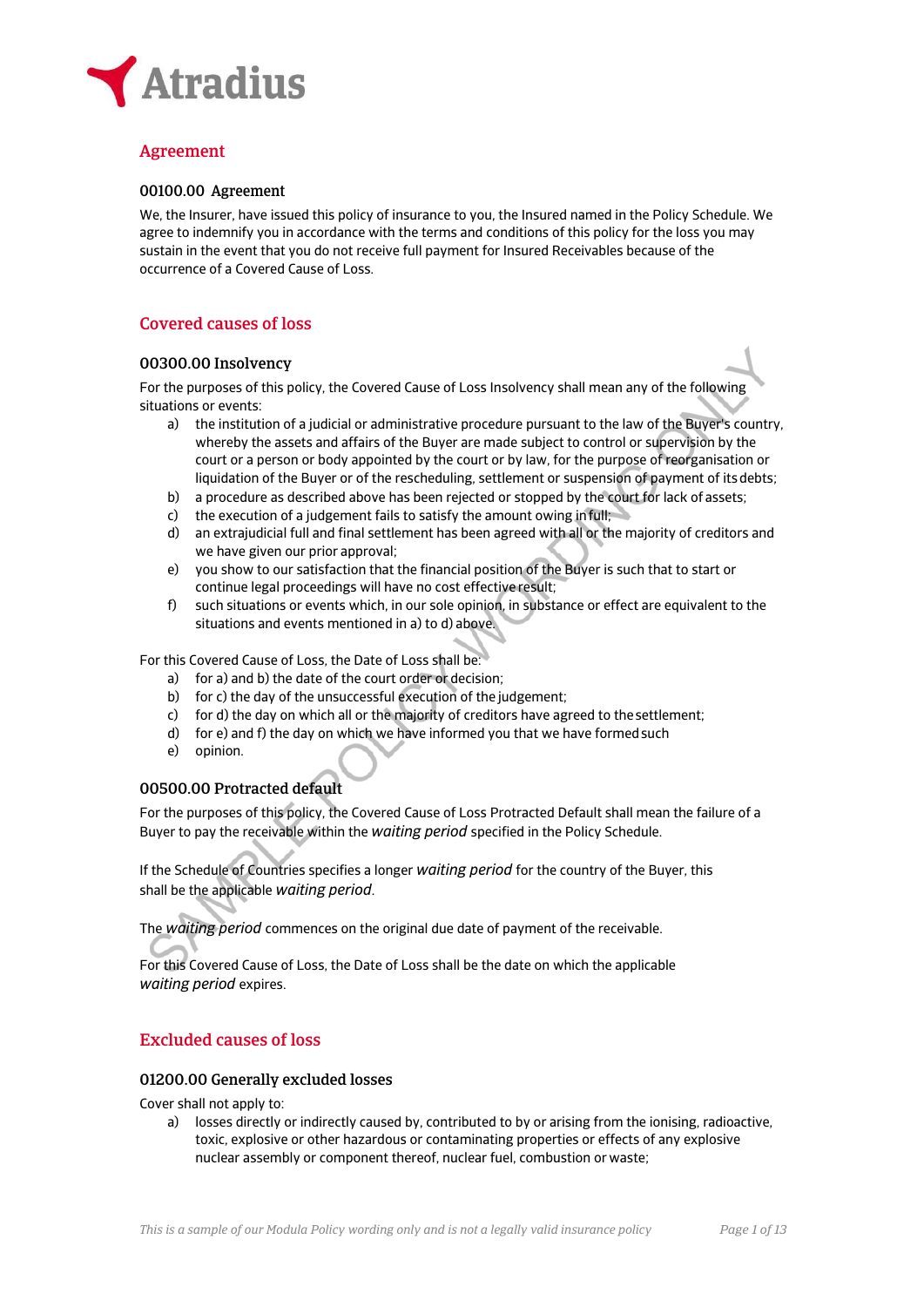

- b) losses caused by or resulting from disputes where the Buyer claims for any reason whatsoever that he is justified in withholding partial or full payment or not performing any of his obligations under the contract. This exclusion shall no longer apply as soon as and to the extent that the dispute has been resolved in your favour either amicably or by a final court judgement or final arbitration award;
- c) losses caused by or resulting from a failure by you or by any person representing you or acting on your behalf to fulfil any of the terms and conditions of the contract or to comply with the provisions of any law or any order, decree or regulation having the force of law;
- d) losses caused by or resulting from a failure to obtain any import or export licence or other authorisation necessary for the performance of the contract or where performance of the contract would contravene any exchange control regulation.
- e) This exclusion does not apply where the necessity arose or exchange control regulation came into force after the date of Commencement of Cover;
- f) where goods are to be despatched to, services or work are to be performed in, or payment is to be made from a country other than the Buyers country – losses arising in connection with the third country, unless we agree otherwise in writing.

## 01300.00 Exclusion of political risk

Cover shall not apply to any loss directly or indirectly caused by, contributed to by or arising from:

- a) a general moratorium, decreed by the government of the Buyers country or of any country through which payment must be effected;
- b) political events, economic difficulties, currency shortages, devaluations or fluctuations, or legislative or administrative measures in the Buyers country which prevent or delay the transfer of amounts deposited by the Buyer;
- c) war (including civil war, hostilities, rebellion and insurrection), revolution or riot;
- d) cyclone, flood, earthquake, volcanic eruption or tidal wave or other forms of natural disaster or force majeure;
- e) the introduction of import or export restrictions or the cancellation of import or export licences or other governmental measures which prevent performance of the contract.

# Insured Receivables

## 01700.00 Insured Receivables

Insured Receivables are contractual amounts owing to you:

- a) by Buyers in the countries included in the Schedule of Countries and
- b) that arise from your normal *trade activities* as mentioned in the Policy Schedule
- c) and
- *d)* that relate to goods despatched or services or work performed within the *policy*
- e) *duration* and
- f) for which you have a valid Credit Limit for the Buyer and
- *g)* for which the payment terms agreed with the Buyer do not exceed the *maximum credit terms* mentioned in the Policy Schedule which shall be calculated from date of invoice and
- h) which comply with the conditions of cover for the Buyers country as specified in the Schedule of Countries.

## 02100.00 Invoicing period

You must submit your invoices to the Buyer within the *invoicing period* mentioned in the Policy Schedule. The invoicing period shall be calculated:

- a) for the supply of goods: from the date of despatch of the goods;
- b) for the performance of services or work: from the date when you have completed such services or work for which you are entitled to receive payment from the Buyer.

# 02400.00 Value Added Tax

Amounts of Value Added Tax or comparable turnover-related tax or charges on Insured Receivables shall be either included or excluded from cover as indicated in the Policy Schedule.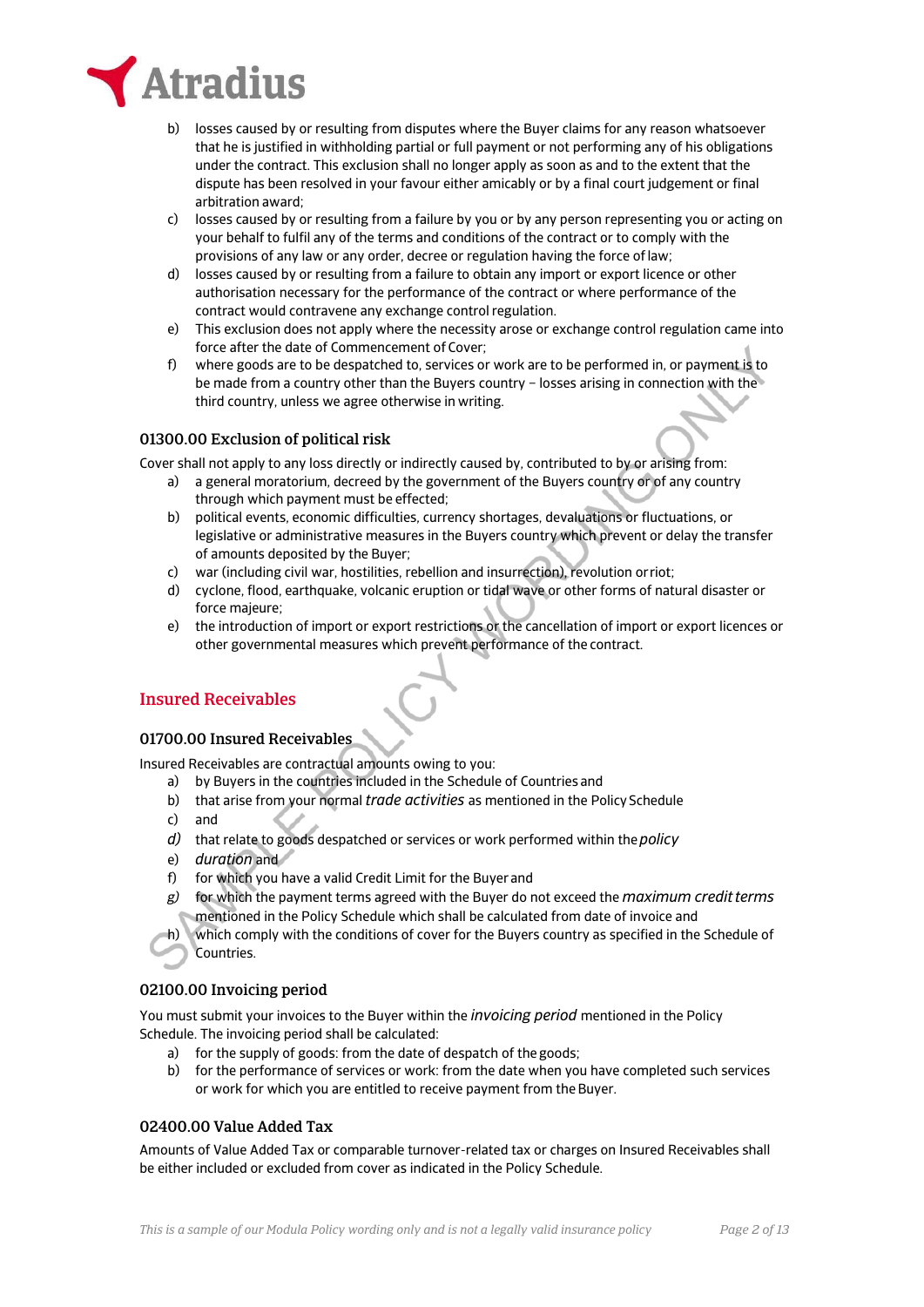

# 05005.00 Run-off cover

Insured Receivables remaining unpaid or not yet due for payment at the expiry date of this policy shall continue to be covered under the same terms and conditions, until they are paid or a Covered Cause of Loss has occurred.

You must continue to comply with all terms and conditions of the policy in respect of such receivables.

Where the Date of Loss occurs after the expiry date of the policy, the terms and conditions applicable at the expiry date of the policy will continue to apply to claims made in respect of such losses.

# Excluded receivables

## 05400.00 General exclusions

Cover shall not apply to any loss:

- a) in respect of any interest accruing after the original due date of payment;
- b) in respect of any penalties or damages, whether contractual or otherwise, which you may be entitled to be paid by the Buyer in addition to the amount owing;
- c) in respect of banking costs, unless contractually agreed to be part of the amount owing from the Buyer;
- d) in respect of any costs which you incur in resolving disputes between you and the Buyer or in defending any proceedings brought against you or initiated by you;
- e) you may sustain where and to the extent that such loss is (or would be but for the existence of this policy) capable of being covered by any other insurance held by you or from which you may be entitled to benefit or receive payment.

## 05405.02 Sanctions exclusion

We shall not be deemed to provide cover for any of your receivables and we shall not be liable to pay any claim or provide any benefit under the policy to the extent that the provision of such cover, payment of such claim or provision of such benefit would expose us to any sanction, prohibition or restriction under United Nations resolutions or the trade or economic sanctions, laws or regulations of the European Union, the United Kingdom, the United States of America or any applicable national sanction laws or regulations.

# 06600.00 Advance payments exclusion

The policy shall not apply to parts of receivables for which you have received cleared funds to your account before Commencement of Credit Risk Cover.

# 07000.00 Cash on delivery exclusion

The policy shall not apply to any cash on delivery business.

# 08100.00 Allocations of payments of excluded receivables

All amounts received, irrespective of whether they result from or relate to excluded receivables or not, shall be allocated in accordance with the allocation of payments conditions of this policy, unless we agree otherwise in writing.

# Excluded buyers

## 08400.00 Associated buyers exclusion

The policy shall not apply to amounts owed by Buyers over whom you have direct or indirect control or in whom you have a direct or indirect interest or who have such a control over or interest in you, unless we agree otherwise in writing.

You must in any event notify us where:

- a) you hold any of the shareholding and/or voting rights in a Buyer;
- b) you possess or are entitled to acquire a substantial part of the income or assets of the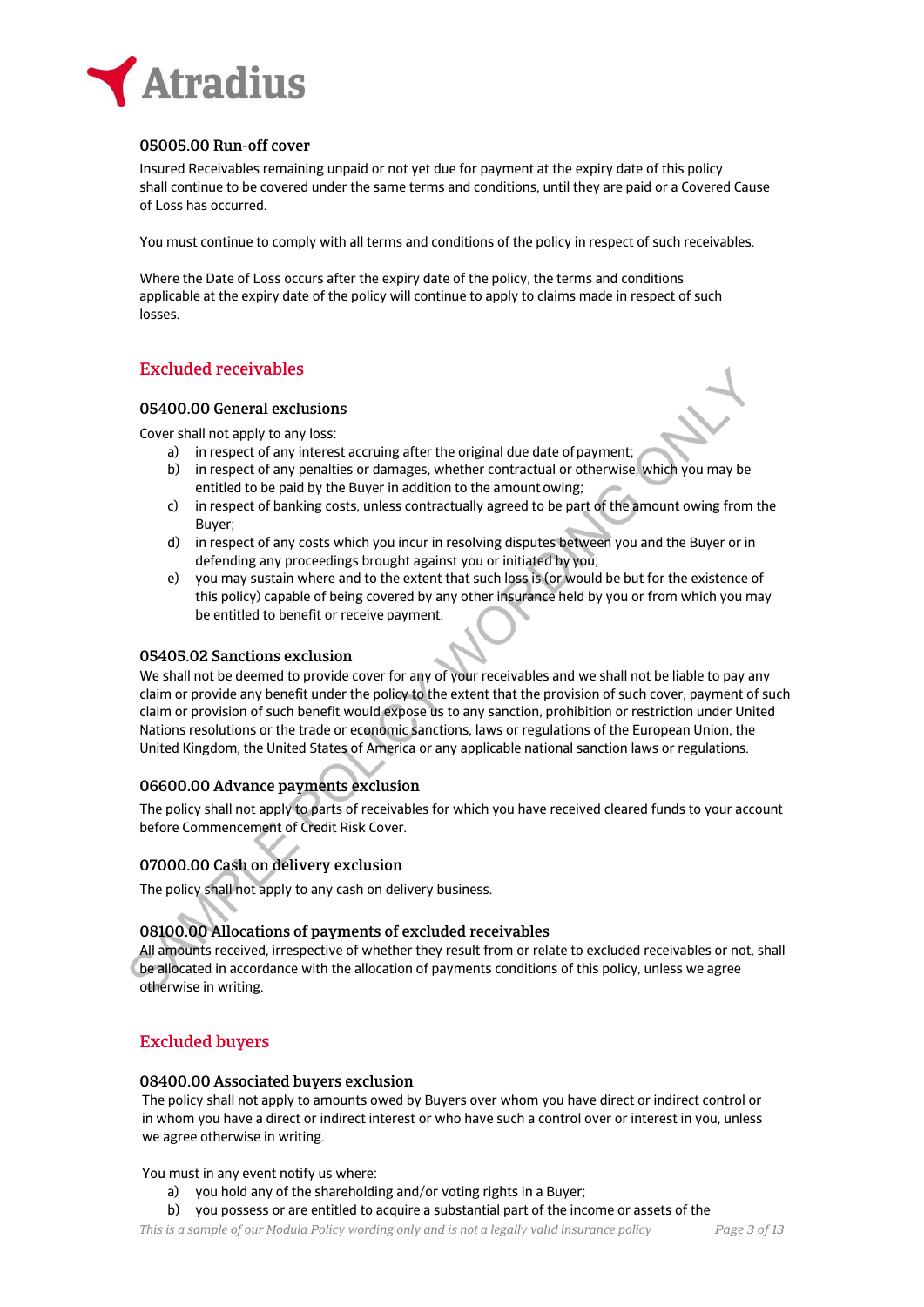

Buyer;

- c) you and the Buyer are under the control of the same person or persons whether directly or indirectly, or otherwise part of the same group;
- d) you and the Buyer have common directors;
- e) you have significant control or influence over the management of the Buyer, whether directly or indirectly, or vice versa;
- f) there is any family relationship between the directors or management or shareholders of you and the Buyer; or
- g) there are any loans or financial guarantees between you and the Buyer, either directly or indirectly.

You should also inform us in the future if any of the above applies to any insured Buyer, or if any other form of control or interest exist between you and the Buyer.

## 08500.00 Private individuals exclusion

The policy shall not apply to amounts owed by private individuals not carrying out a commercial activity.

## 08700.00 Public buyers exclusion

The policy shall not apply to amounts owed by any State or governmental department, institution or organisation or any entity which cannot be declared insolvent.

## Credit Limits

### 09600.00 Credit Limits

Credit Limits specify the maximum amount and the conditions on which we accept liability for each Buyer to which the policy applies.

You must have a Credit Limit for every Buyer to which the policy applies.

The Credit Limit must be established without undue delay, but in any event before the Date of Loss.

Outstanding receivables which exceed the Credit Limit shall fall within the Credit Limit as soon as and to the extent that payment is received in respect of earlier receivables which fell within the Credit Limit.

# 10020.00 Credit Limits transferred or carried forward

Any Credit Limit transferred either to a new policy or carried forward at renewal of your existing policy are continuing aggregate limits and not the granting of additional or new cover. The Credit Limit transferred or carried forward represents the aggregate maximum exposure we will cover under both the previous and new policy durations for the particular Buyer. The terms and conditions stated on Credit Limit Decisions will continue to apply and will prevail over the new policy duration.

## 10400.00 Credit Limit Decisions

You may obtain a Credit Limit Decision by submitting a Credit Limit application for the amount you require. You will be informed of the Credit Limit Decision in writing or via electronic communication.

We may at any time and for any reason attach terms and conditions to Credit Limit Decisions. Those terms and conditions may vary or override the terms and conditions of the policy.

We may also at any time and for any reason vary, reduce or withdraw Credit Limit Decisions. Such variations, reductions and withdrawals have no retroactive effect.

Credit Limit Decisions will be valid until we withdraw them or the policy is terminated.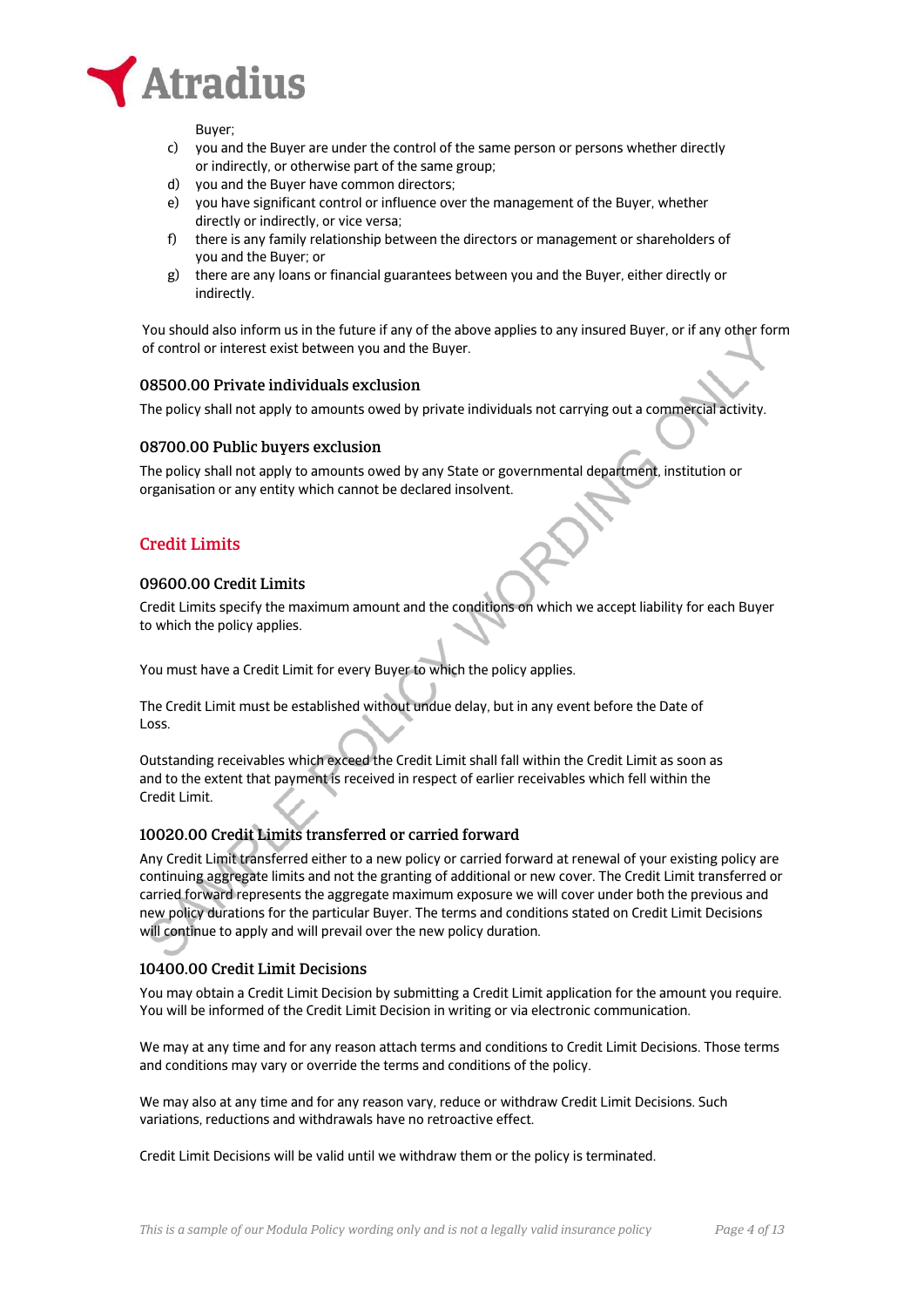

## 10700.00 Maximum Credit Limit

The maximum Credit Limit Decision on any one Buyer shall be no more than the *maximum credit limit amount* specified in the Policy Schedule.

## 10800.01 Credit Limit Decisions / Credit Checks

You may obtain a Credit Limit Decision using the online Credit Check facility.

A positive Credit Check results in a Credit Limit Decision for the amount specified as *credit check amount* in the Policy Schedule.

A negative Credit Check results in a zero Credit Limit Decision.

We may at any time and for any reason withdraw Credit Checks. Such withdrawals have no retroactive effect.

Credit Checks will be valid until we withdraw them or the policy is terminated.

### 10950.02 Maximum aggregate credit limit decisions amount

The aggregate amount of all Credit Limit Decisions shall not exceed the amount of the *maximum aggregate CLD amount specified in the Policy Schedule*. As soon as the aggregate of your Credit Limit Decisions reaches this figure, we have the right to postpone the processing of any further Credit Limit applications.

In order to avoid this, you should on a regular basis, reduce the aggregate amount of all Credit Limit Decisions by cancelling or reducing existing Credit Limit Decisions that are no longer in use.

### 12000.00 Fixed Credit Limit costs

The *fixed credit limit costs* and any applicable tax or charges are payable per *insurance year*. The amount of the *fixed credit limit costs* is mentioned in the Policy Schedule. This amount is net of any applicable tax or charges which, if due, will be included in the invoice to you.

## 13600.02 Discretionary Credit Limits by payment experience

For Buyers in countries highlighted in the Schedule of Countries, you may establish a Credit Limit yourself using your own payment experience.

The following conditions shall apply:

- a) the Credit Limit shall be equal to the total payments received from the Buyer before the expiry of the *maximum extension period* in the period twelve months before the date of Commencement of Cover;
- b) you must not have suffered any previous loss on the Buyer in the twelve months before the date of Commencement of Cover and
- c) any Credit Limit Decision (including zero limits) shall with effect from the date of the Credit
- Limit Decision override any Discretionary Credit Limit you may establish on the same Buyer.
- d) However, where we have issued a zero limit, you may again establish a Credit Limit yourself, but such a Discretionary Credit Limit shall only apply where cover commenced no earlier than 12 months after the effective date of the most recent zero limit.

A Credit Limit based on payment experience

- a) can only be used for trade on terms, which are not more favourable to the Buyer or less secure than the terms of trade on which you have based your payment experience and
- b) cannot exceed the amount of the *maximum discretionary credit limit* specifiedin the Policy Schedule.

## 13210.02 Discretionary credit limits by credit reports

For Buyers in countries highlighted in the Schedule of Countries, you may establish a Credit Limit yourself using credit reports. The following conditions shall apply: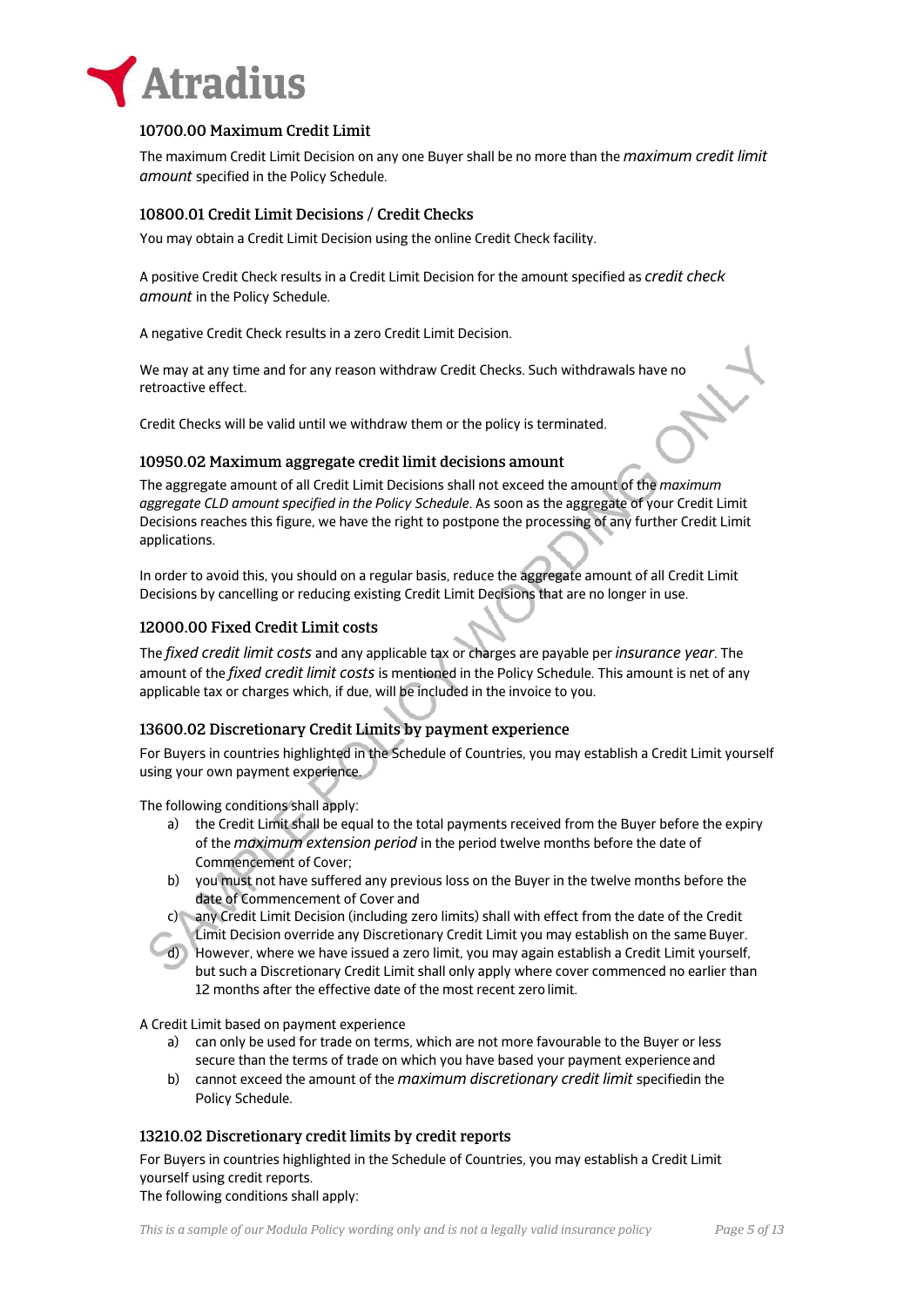

- a) the credit report must be obtained from an independent credit agency or a bank in your country or in the Buyer's country;
- b) the credit report must not contain any material adverse or unfavourable information regarding the Buyer's financial position, reputation or debt payment performance;
- c) you must not have suffered any previous loss on the Buyer in the twelve months before the date of Commencement of Cover and
- d) ny Credit Limit Decision (including zero limits) shall with effect from the date of the Credit Limit Decision override any Discretionary Credit Limit you may establish on the same Buyer. However, where we have issued a zero limit, you may again establish a Credit Limit yourself, but such a Discretionary Credit Limit shall only apply where cover commences no earlier than 12 months after the effective date of the most recent zero limit.

A Credit Limit based on credit reports:

- a) shall be valid for a period of 12 months from the date of the report and
- b) cannot exceed the amount of the 'maximum discretionary credit limit' specified in the Policy Schedule.

## Country cover terms

### 15600.00 Country cover terms

We may at any time vary any of the conditions of cover or withdraw cover in respect of a particular country and revise the Schedule of Countries accordingly. Such variation or withdrawal shall have no retroactive effect and shall apply to goods to be despatched or services or work to be performed on or after the effective date specified in the revised Schedule of Countries.

# Start and end cover. Notifications

## 16500.00 Commencement of Credit Risk Cover

Credit Risk Cover for each receivable commences

- a) for the supply of goods: when the goods are despatched. Despatch is deemed to be made when you or anyone acting on your behalf parts with possession of the goods for the purpose of fulfilling your contractual obligations with the Buyer;
- b) for the performance of services or work: when each invoice for such services or work performed is submitted to the Buyer.

# 16900.00 Extending the due date of payment

If the need arises, you may agree to or allow extensions of the original due date of payment for a receivable provided that these extensions do not exceed the *maximum extension period* specified in the Policy Schedule, which is calculated from the original due date of payment for the receivable.

The original due date of payment shall remain the date to be used for the application of the terms and conditions of the policy.

Such an extension is not permitted in the case of bills of exchange, promissory notes, cash against documents, documentary sight draft, documents against payment transactions or where payment is to be made by a letter of credit.

## 17300.01 Automatic Stoppage of Cover

Cover shall not apply in respect of any loss you may sustain in relation to goods despatched or, in the case of work or services, invoices submitted after the date of any of the following circumstances of Automatic Stoppage of Cover:

- a) payment of any receivable is still overdue from the Buyer at the expiry of the
- b) *maximum extension period* specified in the Policy Schedule. As soon as such receivable is paid, cover shall be reinstated for goods despatched or, in the case of work or services, invoices submitted after the date of payment, provided no other circumstance of Automatic Stoppage of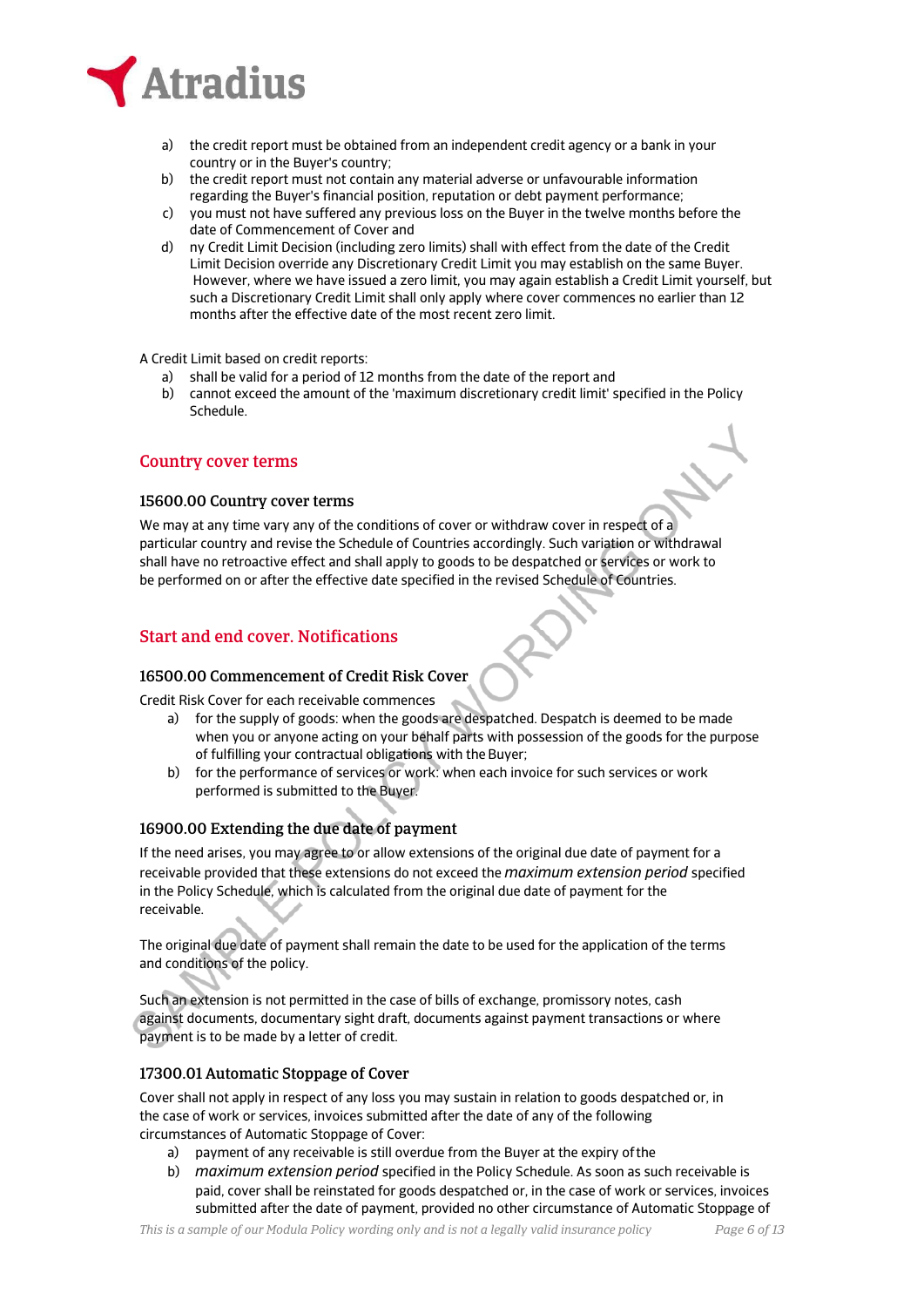

Cover applies.

- c) you have placed for collection amounts owing to you from the Buyer. As soon as these amounts are paid, cover shall be reinstated for goods despatched or, in the case of work or services, invoices submitted after the date of payment, provided no other circumstance of Automatic Stoppage of Cover applies.
- d) the Buyer's Insolvency or
- e) we withdraw the Credit Limit Decision for the Buyer or withdraw cover in respect of the country of the Buyer.

## 18100.00 Services or work not yet invoiced

However, cover shall apply in respect of losses relating to services or work performed before the date of Automatic Stoppage of Cover, but not yet invoiced at that date.

### 18500.01 Obligation to notify breach of maximum extension period

You must notify us within 30 days if payment of any receivable is overdue from a Buyer at the expiry of the *maximum extension period*, unless such receivable is paid within these 30 days.

### 18900.00 Obligation to notify adverse information

You must notify us without undue delay of the occurrence of any circumstance or event likely to cause a loss. Such a circumstance or event shall include without limitation:

- a) the Buyer requests an extension of the due date of payment beyond the
- b) *maximum extension period* ;
- c) the Buyer fails to take up the goods or the documents on first presentation where
- d) the payment terms are cash against documents or documents against
- e) acceptance;
- f) the imminent or actual Insolvency of the Buyer;
- g) you have reason to believe that the Buyer is unable or is likely to be unable to
- h) perform or comply with the terms of the contract;
- i) the Buyer fails to honour a bill of exchange or a cheque due to lack of funds;
- j) the institution of any proceedings against the Buyer for non-payment of an
- k) amount owing;
- l) you become aware of unfavourable information concerning the Buyers financial
- m) position, reputation or debt payment performance.

## 19300.01 Reporting threshold

Where the total of the unpaid amount(s) for which the *maximum extension period* has expired is less than or equal to the *reporting threshold* mentioned in the Policy Schedule, the following shall apply:

- a) you need not notify us thereof and the non-payment of such amount(s) shall not be deemed to be a circumstance that automatically stops cover for further trade with the Buyer until the
- b) occurrence of a Covered Cause of Loss.

However, your obligation to notify us without undue delay of the occurrence of any circumstance or event likely to cause a loss remains unaffected.

## 19700.01 Queried invoices

Where the Buyer disputes or queries that an amount is owing and the total of such queried or disputed amounts is less than 100% of the total amount outstanding on the Buyer, the non-payment of such an amount at the expiry of the *maximum extension period* shall not be deemed to be a circumstance that stops cover for further trade with the Buyer.

Your obligation to notify us if payment of the disputed or queried amount is overdue from a Buyer is no longer required.

However, your obligation to notify us without undue delay the occurrence of any circumstance or event likely to cause a loss remains unaffected.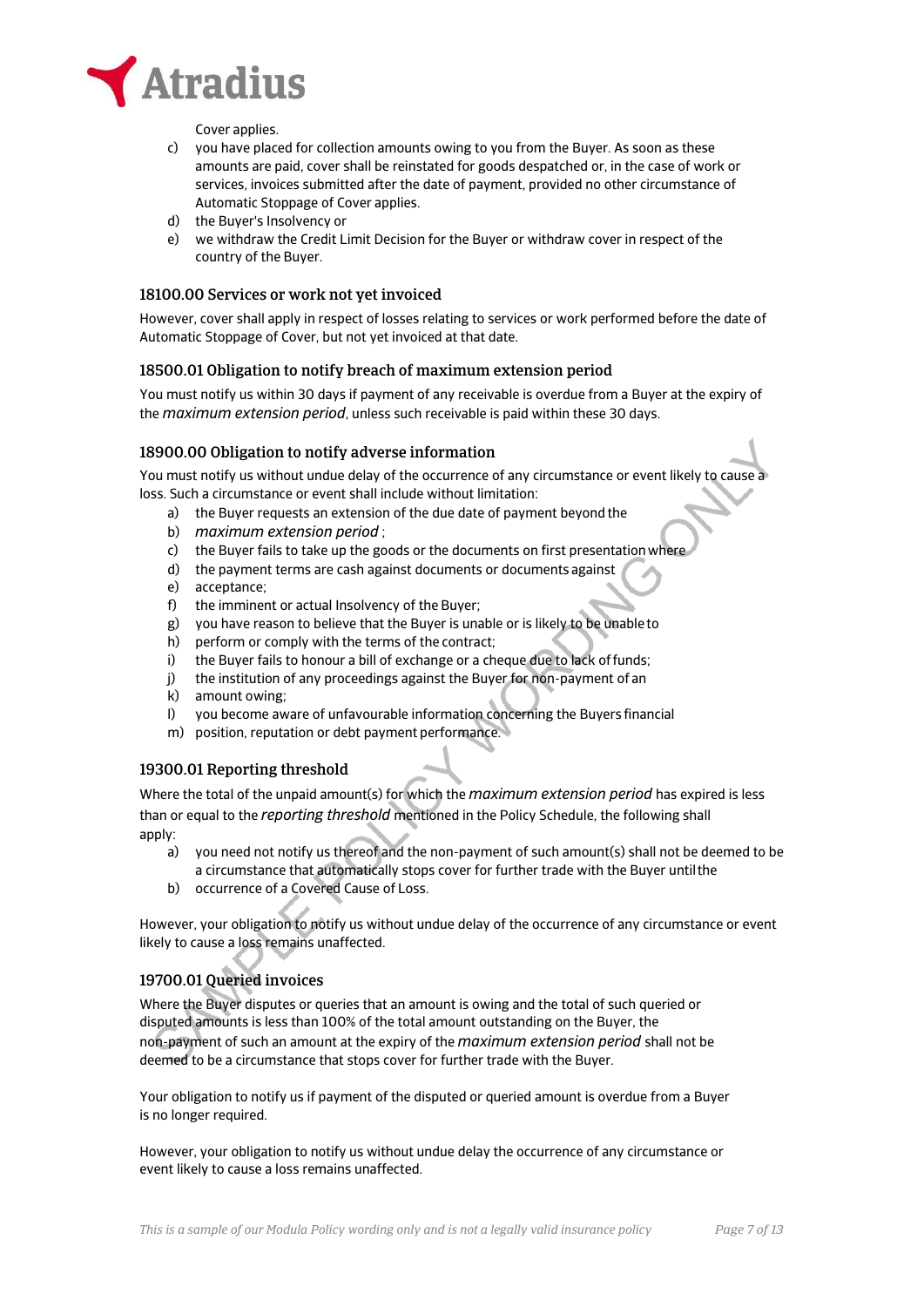

# Loss prevention and debt collection

## 20100.00 Actions to minimise loss

In all your dealings with Buyers, you must use due care and diligence as if you were uninsured. You must take all practicable measures to effect payment of the amount owing from the Buyer and to prevent and minimise loss. This includes, without limitation, ensuring that all rights against contract goods, Buyers and third parties are properly preserved and exercised. You must also take all steps that we may require in connection with a potential or actual loss - either before or after indemnification - including the institution of legal proceedings.

## 20700.00 Contribution to costs

We will contribute to the costs (excluding your own administrative costs) that you incur in fulfilling your obligation to prevent or minimise loss or in collecting the amount owing, made with our approval or on our instruction.

Our contribution to the costs will be proportionate to our liability for the amount owing from the Buyer. We will indemnify 100% of such costs.

We will not contribute to costs which you incur in resolving disputes between you and the Buyer or in defending any proceedings brought against you or where you choose not to collect the costs from the Buyer.

We will not be liable for any Value Added Tax or comparable turnover-related tax or charges included in the costs.

## Claims

## 21300.00 Allocation of payments

All amounts received by you, by any person acting on your behalf or by us before the Date of Loss shall for the purposes of the policy be allocated to all receivables due from the same Buyer in chronological order of due dates.

All amounts received by you, by any person acting on your behalf or by us after the Date of Loss shall be divided between you and us in the proportion in which the loss is borne by each of us. You must notify us immediately of the receipt of such amounts.

## 21310.00 Amounts held in trust

All amounts received by you or by any person acting on your behalf after the Date of Loss should immediately be remitted to us. Until this remittance is made, you hold such amounts in trust for us.

## 21700.00 Claims

1. Latest date for submission

Any claim, including all available information, must be submitted at the latest 6 months from the Date of Loss.

You must submit all information and documents we require for assessment of the claim at the latest 1 months from the date of our request for such information and documents.

# 2. Our response

We will provide you with the results of our claims examination within 30 days of the receipt of all information and documents required by us.

3. Calculation of loss

Your loss shall be calculated as the amount owing to you from the Buyer at the Date of Loss less any credits due to the account of the Buyer and any savings that you make through non-fulfilment of the contract (including Agent's commission not payable).

For the application of the terms and conditions of the policy, credits are: a) payments by the Buyer (including cash on delivery) or by third parties but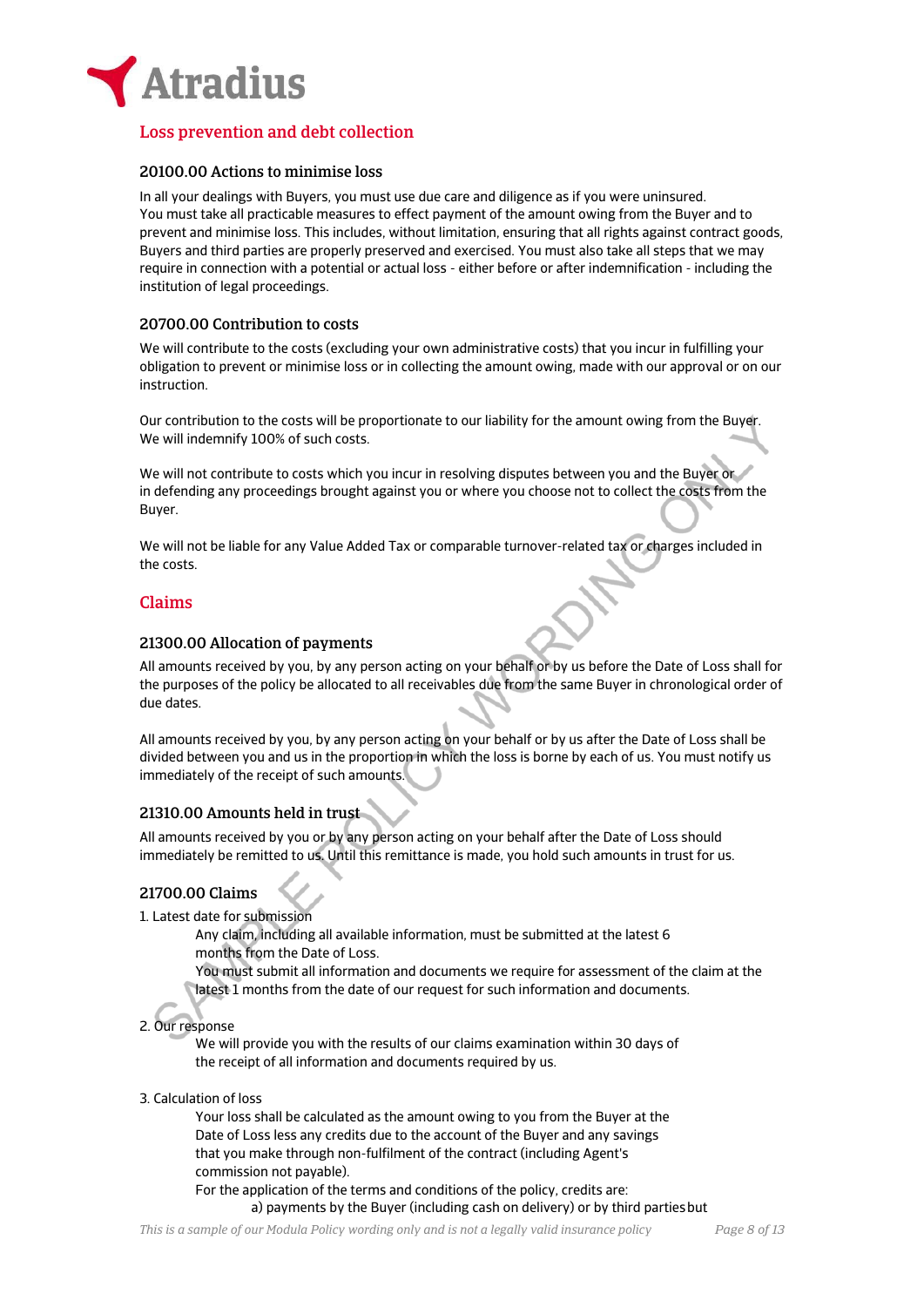

excluding cheques or bills of exchange not yet honoured or paid; b) credit notes; c) set offs; d) counterclaims; e) proceeds from securities or guarantees and f) proceeds from the resale of repossessed goods.

The Insured Loss shall be your loss in so far as it relates to unpaid Insured Receivables. The amount of our indemnification shall be the *insured percentage* either of the Insured Loss or of the amount of the Credit Limit for the Buyer, whichever is lower.

4. Assignment and approval

If we so require, claims payments may be made subject to assignment to us of the total amount owing from the Buyer, including all rights and securities.

If we so require, claims payments may be made subject to your prior approval of our calculation of liability.

## 22900.01 Obligatory refund of payments to the insolvent estate

If under the law applicable to the Buyer's Insolvency, you are obliged to refund any payments which you received from the Buyer before their Insolvency due to a rightful claim to refund preferential payments or revocatory action from the insolvent estate or on the basis of a court ruling, you may submit a claim for any subsequent loss you sustain, provided that such loss relates to Insured Receivables and the terms and conditions of the policy have been met.

We will assess your claim in accordance with the policy terms and conditions in force at the date of the Insolvency of the Buyer. However, this cannot result in us paying in total more than the insured percentage of the Credit Limit for the Buyer. The following conditions shall apply:

- a) You must notify us without undue delay as soon as you become aware of the claim to refund, revocatory action or court ruling;
- b) You pursue, in a timely and appropriate manner, any valid defences available to you under the applicable (Insolvency) law;
- c) You must provide evidence that these payments have been refunded to the insolvent estate of the Buyer and that the underlying receivables have been filed in the creditor's list.

## 23300.00 Insurer's maximum liability

The maximum amount which we shall be liable to pay per *insurance year* shall be either the amount of the *insurer's maximum liability* or the *multiple* of the premium (nett of any applicable tax) paid in respect of the *insurance year* , whichever is higher, notwithstanding that the *insurer's maximum liability* may be less than the *insured percentage* of any individual Credit Limit or aggregate of Credit Limits.

The amount of the *insurer's maximum liability* and the *multiple* are specified in the Policy Schedule.

# 24100.00 Allocation of claims liability

Any claims payment shall be allocated to the *insurance year* in which cover commenced.

# General obligations and non-observance

# 27350.00 Providing information and disclosure of facts

Your proposal is incorporated into and forms part of the policy.

You must provide us with all information and documents that we may require in order to confirm your compliance with the terms and conditions of this policy including, at the time of making a claim, details of any other insurance policies and claims which cover or may cover your loss. Where we require, you must also co-operate with a certified auditor or other independent party that we may employ to verify the accuracy of information and documents you have provided.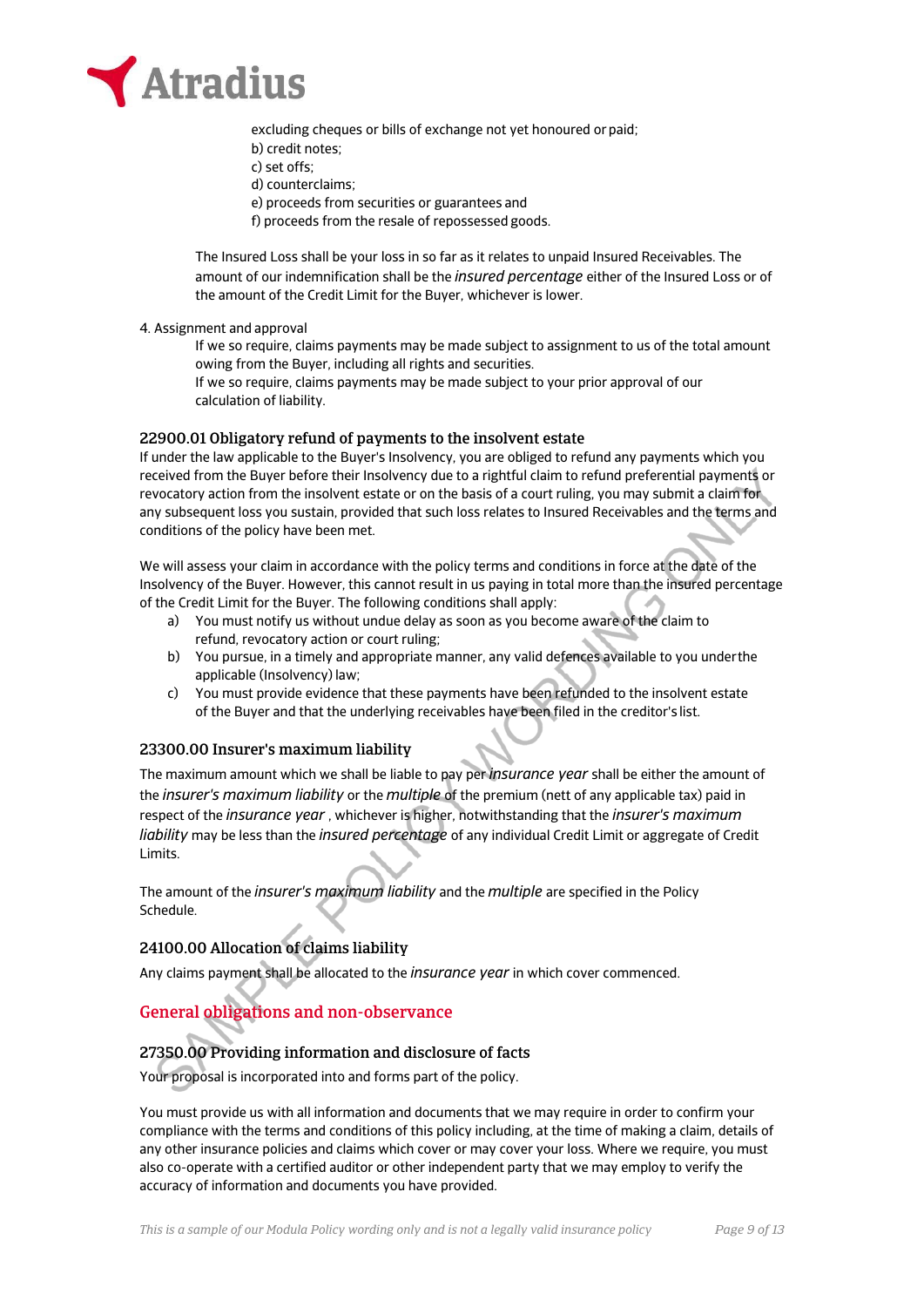

You must provide information and documents which are to the best of your knowledge and belief correct and you must disclose promptly and at all times continue to disclose promptly all material information and documents which might affect the risks insured under this policy or might influence our acceptance or assessment of the risks and Buyers insured under the policy.

## 27700.00 Retained risk

You must retain exclusively for your own account as an uninsured risk and must not insure elsewhere, any amount which exceeds the amount we are liable to pay you under the policy.

## 29800.00 Consequences of failure to comply

Failure to comply with any term or condition of the policy, including payment of premiums and charges and provision and disclosure to us of material information and documents during the *policy duration*, or any non-disclosure or misrepresentation by you in your proposal, shall entitle us to cancel the policy (including all Credit Limits) and may entitle us to reduce or refuse to pay any claim. If any non-disclosure or misrepresentation is fraudulent, we may avoid the policy – that is, treat this policy as if it was never effected.

If we cancel or avoid the policy, we may also retain any premium, charges and other fees paid.

## Waiver and variation

No waiver or variation relating to cover provided or the terms and conditions of the policy shall be binding unless we have specifically agreed in writing. Any non-compliance with the terms and conditions of the policy by you shall not be deemed to have been accepted or excused by us unless expressly accepted or excused by us in writing. Any specific waiver made by us in respect of any term or condition of this policy shall not be construed as a general waiver of the same term or condition or any other term or condition of the policy.

### Instalment premium

If you are permitted to pay your premium in monthly instalments, it will be specified in the Policy Schedule and:

- a) if you are 14 days (or more) late in paying at least one instalment, we may refuse to pay your claims; and
- b) if you are one month (or more) late in paying an instalment, we may cancel the policy immediately without notice to you.

## Cancellation by us

We may cancel the policy:

- a) for failure by you to comply with your duty of utmost good faith;
- b) or failure by you to comply with your duty of disclosure;
- c) for misrepresentation by you at the time you entered into the policy;
- d) for breach by you of a term or condition of the policy, including non-payment of premium;
- e) where you make a fraudulent claim during the *policy duration*, under any contract of insurance;
- f) where an act or omission occurs which is required to be notified by you to us; or
- g) where an act or omission occurs in respect of which, under the terms and conditions of the policy, we may refuse to pay a claim.

In Australia, any such cancellation will be in accordance with the cancellation procedure specified in the Insurance Contracts Act 1984 (Cth).

# Premium

## 30100.01 Declarations

After the expiry of each *declaration period* specified in the Policy Schedule you must declare to us your turnover invoiced during that *declaration period* to Buyers to which the policy applies. Each declaration must be returned to us by the dates specified in the Policy Schedule. Receivables or parts of them that are specifically excluded from cover under this policy need not be included in your declaration.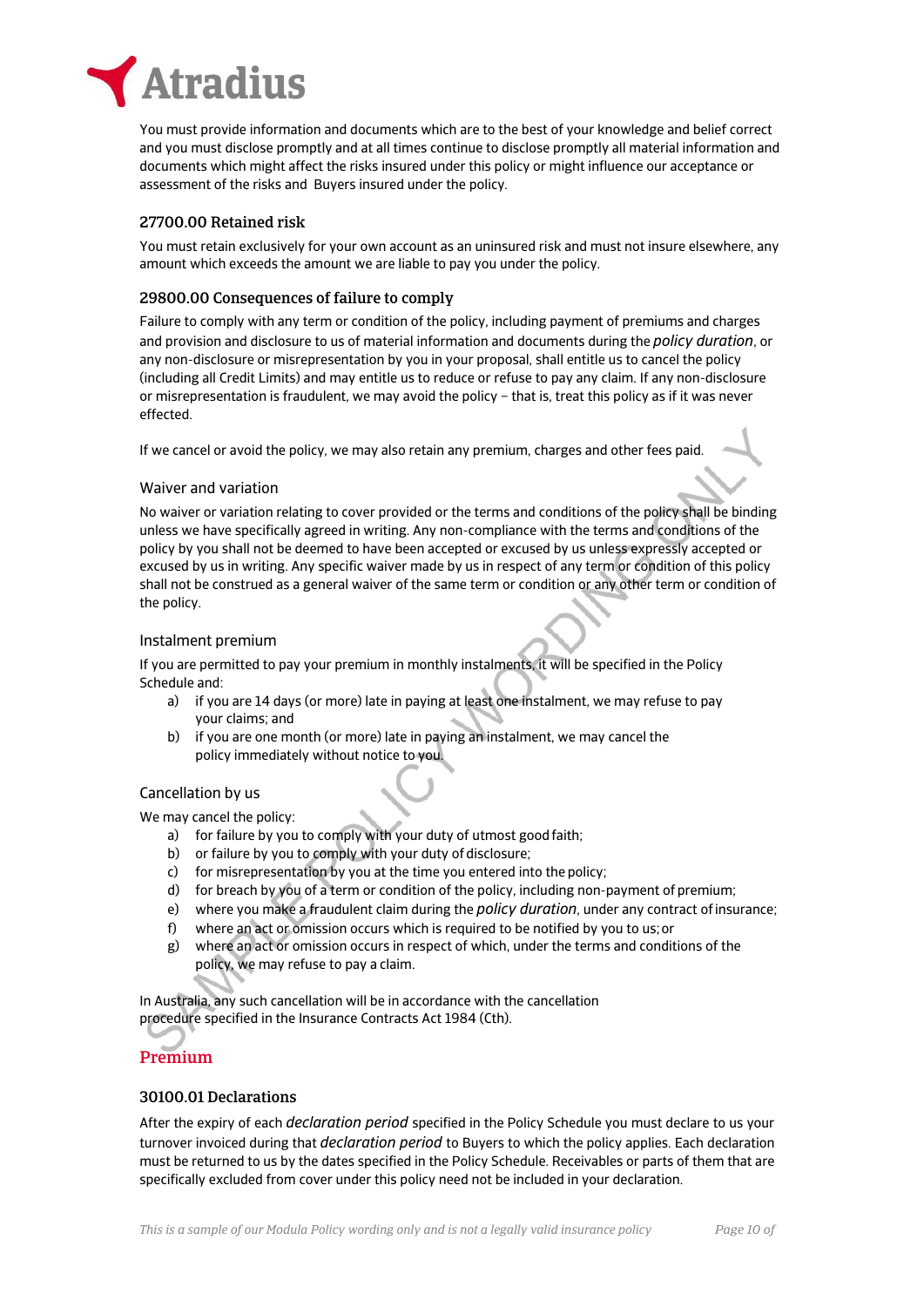

The declaration must be specified by country of the Buyer and, if premium rates vary per payment term, also by the agreed payment terms.

The declaration must be made in the *policy currency* or in the currency of the contract.

You may not deduct from your declaration:

- a) credit notes, except where they relate to corrections which have no effect on the risks we have already covered under this policy and for which we are entitled to premium;
- b) receivables in excess of the Credit Limit;
- c) receivables arising before the withdrawal of the Credit Limit;
- d) receivables paid for by cheque;
- e) receivables from Buyers where you have established a Discretionary Credit
- f) Limit;
- g) receivables paid for before the date of your declaration;
- h) contra-trade amounts due to the Buyer and
- i) disputed receivables/invoices.

Where appropriate, a Nil declaration must be submitted.

## 32500.00 Premium payment

Premium and any insurance premium tax or other applicable tax or charges are payable on the amounts you declare to us.

Premium will be calculated at the *premium rate(s)* shown in the Policy Schedule and must be paid at the times we specify.

## 32900.00 Advance premium

The premium amounts specified in the Policy Schedule are *advance premium* amounts. These amounts are nett of any insurance premium tax or other applicable tax or charges, which, if due, will be included in the invoice to you.

At the end of the *insurance year* the actual premium payable in respect of that period shall be calculated on the basis of the declarations received from you.

If the actual premium payable exceeds the total advance premium, you shall pay the difference to us. If the actual premium payable is less than the total advance premium, we shall refund the difference to you. However, this cannot result in you paying less premium than any *minimum premium amount*  mentioned in the Policy Schedule.

## 33300.00 Minimum premium

If the premium calculated on the basis of your declarations in respect of a completed *insurance year* falls short of the *minimum premium amount* mentioned in the Policy Schedule, this *minimum premium amount* shall be the premium amount you must pay in respect of the completed *insurance year* . The *minimum premium amount* mentioned in the Policy Schedule is nett of any insurance premium tax or other applicable tax or charges, which, if due, will be included in the invoice to you.

# Policy duration and termination

## 38900.00 Policy duration and renewal

The *policy start date* and the *policy duration* are specified in the Policy Schedule.

We will send you a proposal of policy renewal terms or a notification of non-renewal at least 14 days before the expiry date.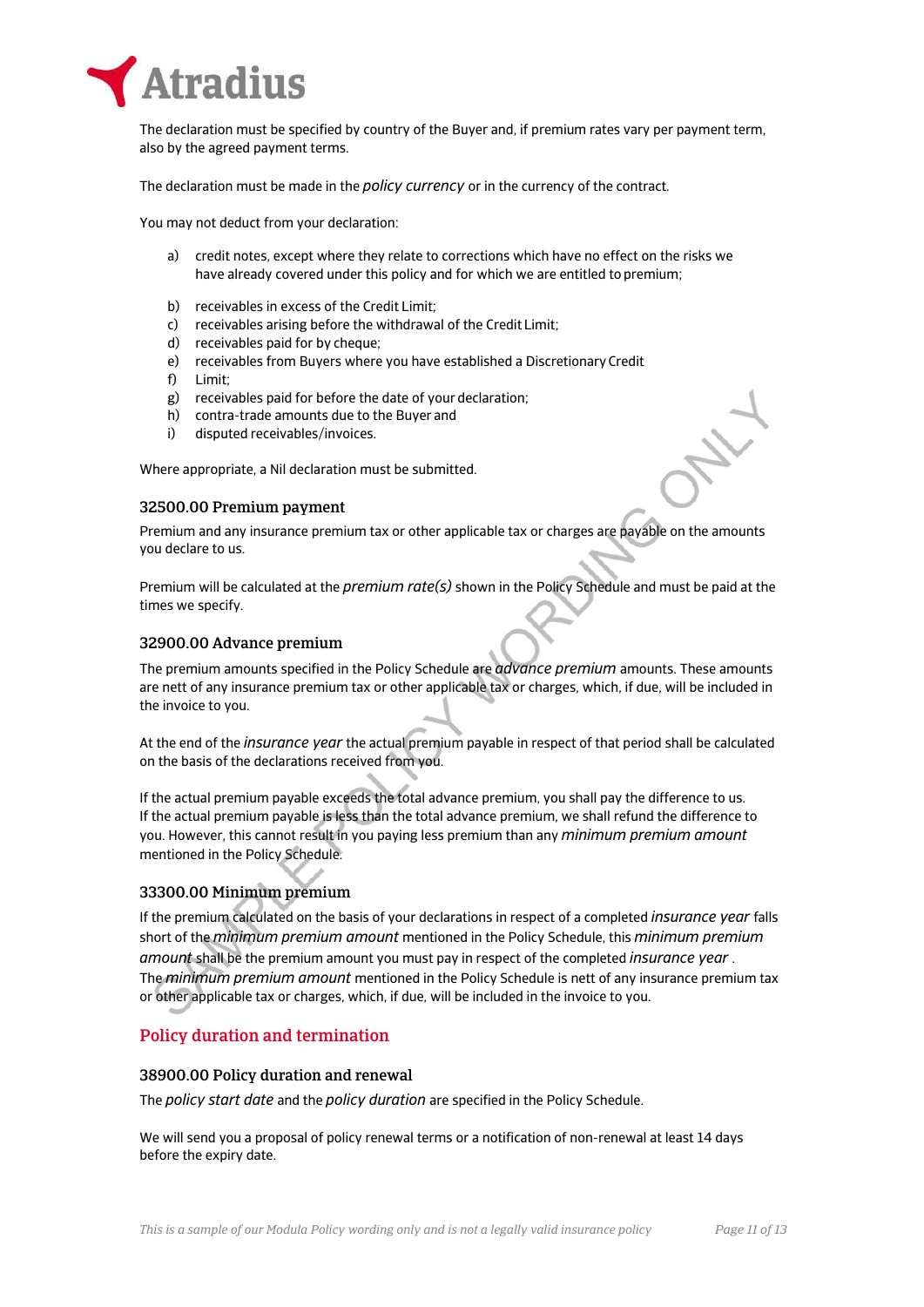

## 39310.00 – Termination of the policy (sanctions laws or regulations)

We have the right to terminate the policy if you, any of your directors, or those who control you or own more than 50% of you, become a designated person or entity under United Nations resolutions or sanctions laws or regulations of the European Union, the United Kingdom or the United States of America or the equivalent thereof under any other applicable national sanctions laws or regulations.

# Miscellaneous

## 44700.00 Communication

In your communications with us in respect of the policy administration and in fulfilling your policy obligations, you should make use of those facilities of your online connection with us that we make available for that purpose.

In our communications with you in respect of the policy administration and in announcing changes to the policy (such as, but not limited to, variations in the country cover terms) we may make use of our online connection with you.

## 45100.01 Transfer of the policy

You can transfer (e.g. by pledge, assignment or any other form) your rights or rights to claims payments under this policy only with our prior written consent.

## 45900.00 Set off

We have the right to apply any amount payable by us under this policy in or towards payment of any amount owing from you (paying cost and interest before principal) under this policy.

You have no right to apply any amount payable by you to us under this policy in or towards payment of any amount owing from us to you under this policy.

## 46400.00 Local taxes and duties

Payment of Premiums and Other Charges

You must pay to us all amounts specified in our invoice including premiums, fees, taxes and any other amounts on account of other charges.

Goods and Services Tax (GST)

All references in the policy to Value Added Tax (VAT) are deleted and replaced with Goods and Services Tax (GST) which is defined for Australia, in A New Tax System (Goods and Services Tax) Act 1999 (Cth) or any replacement legislation and for New Zealand, Goods and Services Tax as imposed by the Goods and Services Tax Act 1985 or any replacement legislation.

If any GST is payable by you to us under this policy, the GST must be paid by you at the earlier of:

- a) when we are required to remit the GST; or
- b) no later than the payment date specified on our invoice to you.

## Stamp Duty

In Australia, stamp duty is payable at the applicable rate determined by each Australian State or Territory and may be subject to change.

## 46700.00 Policy currency and conversion

The *policy currency* is specified in the Policy Schedule.

For the purpose of making declarations and calculating any loss, amounts in a currency other than the *policy currency* shall be converted to the *policy currency* using the applicable exchange rate on the last working day of the month during which cover commenced.